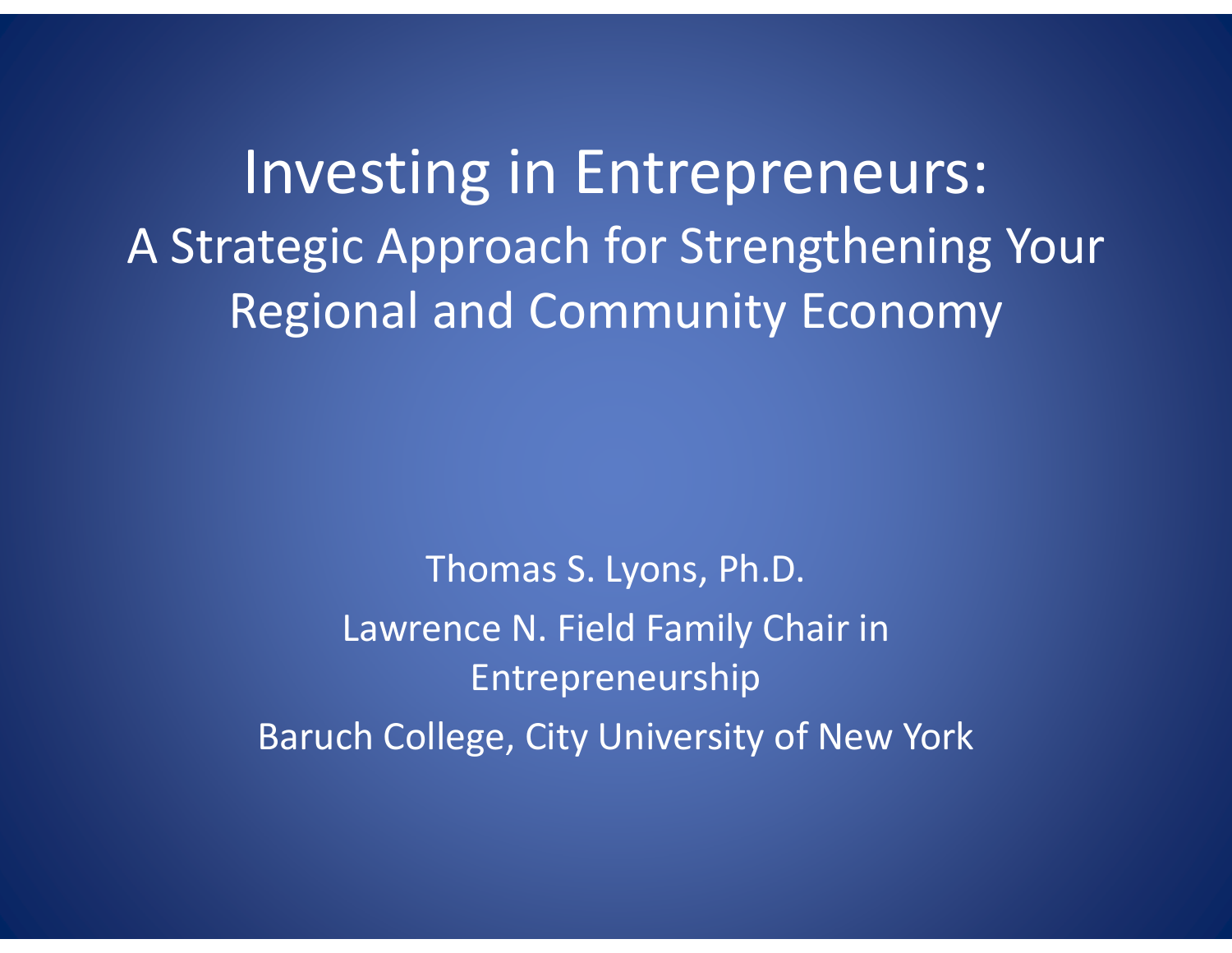#### Three Values Underlying this Work

– A focus on the entrepreneur, not the business

– A commitment to development / transformation ( of individuals as well as communities)

– A dedication to creating systems where the whole is greater than the sum of the parts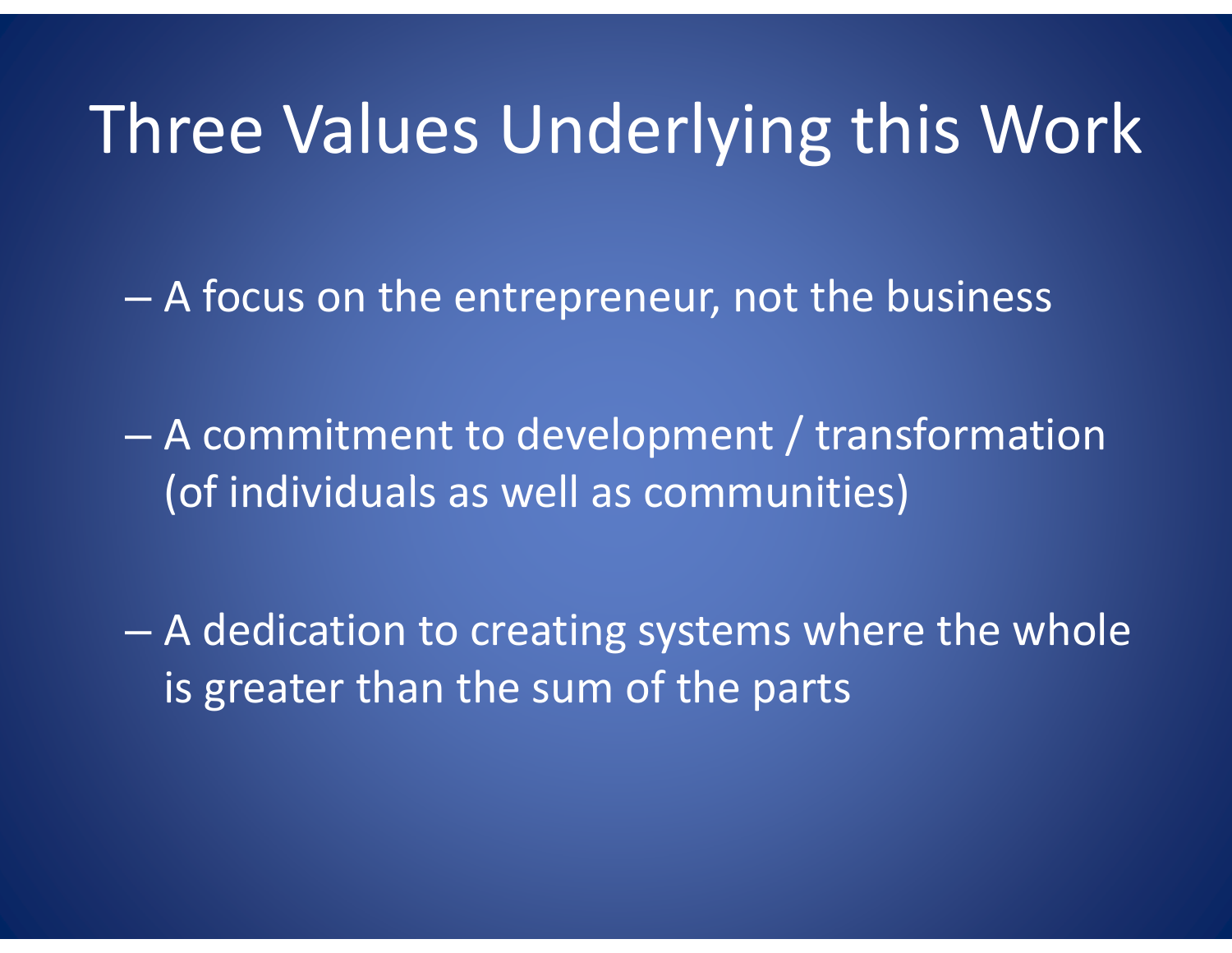Why Does Entrepreneurship Make Sense for Community Development?

- $-$  Small businesses make up 99% of all employers in the U.S.
- Small businesses create at least 75% of all net jobs.
- $-$  Small businesses account for nearly 50% of total U.S. sales and 50% of GDP.
- 95% of all radical innovation is done by small, entrepreneurial firms (Timmons, 2007).
- Entrepreneurs build *wealth*, not merely generate income.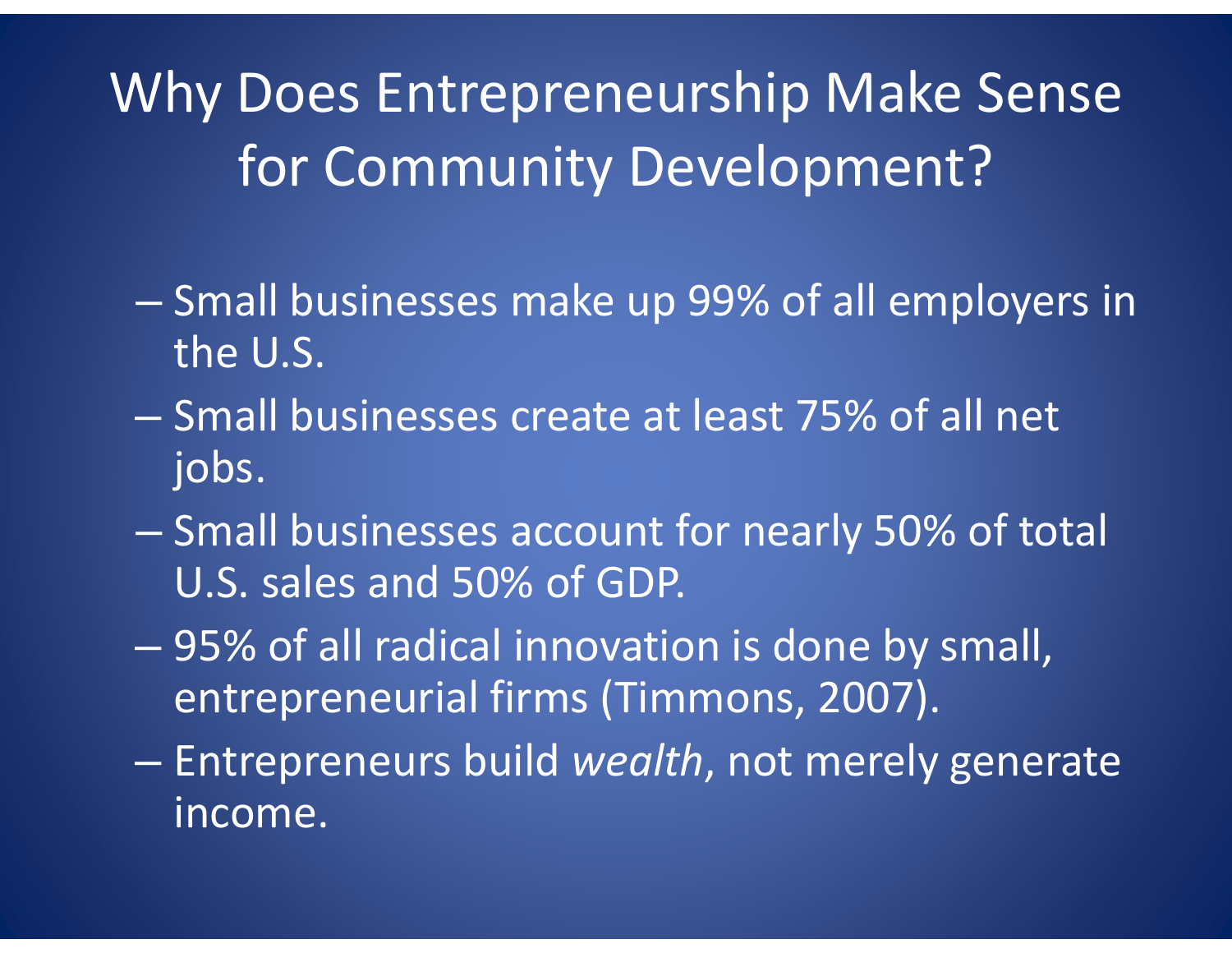#### Why Entrepreneurship?

- A low-cost, bottom-up strategy for generating economic development
	- Economically sustainable: Small scale
	- Draws on local resources
	- Oriented to human capital over physical capital
	- Creates businesses with local roots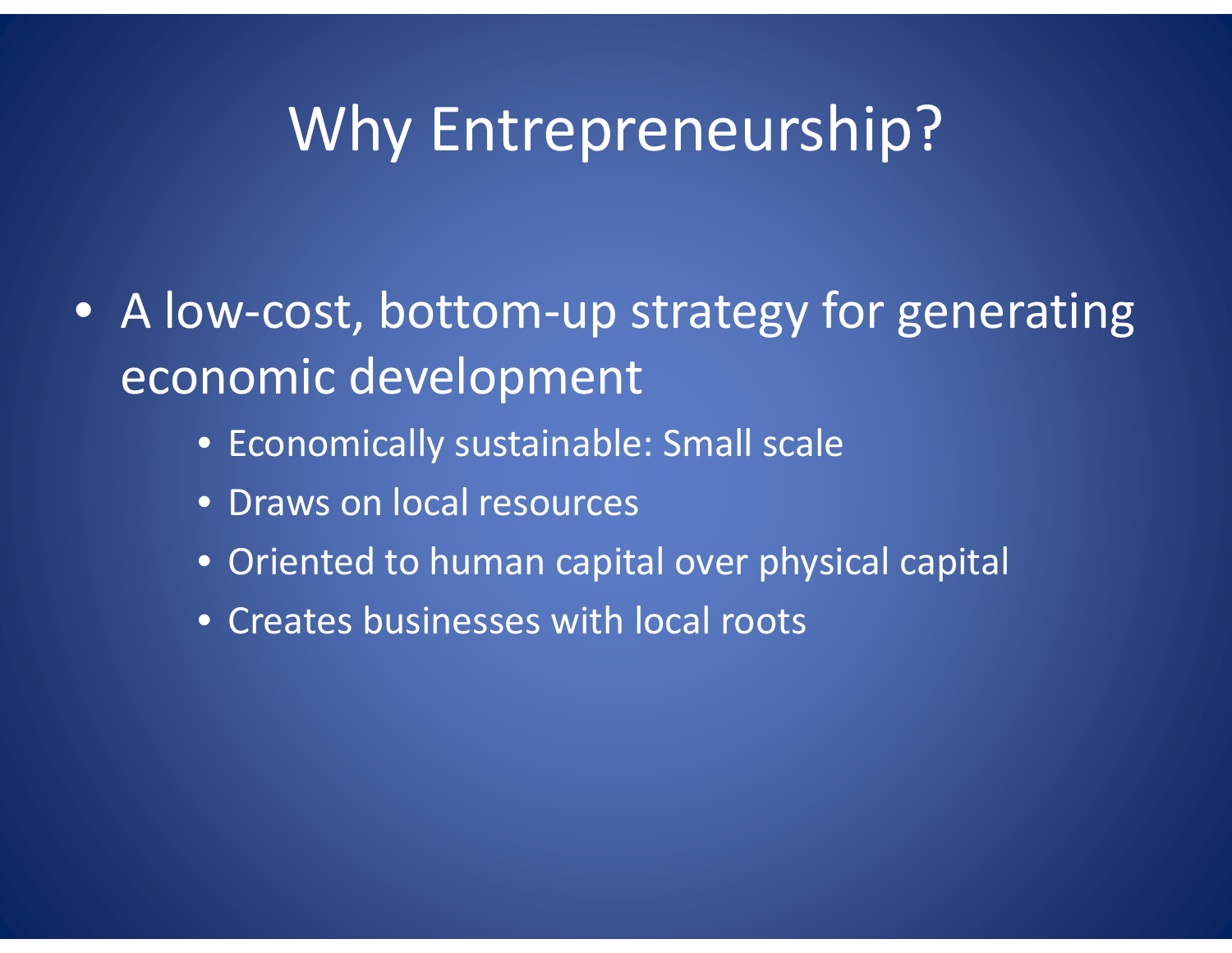#### Questions to be Answered

- 1. How do we segment the marketplace of entrepreneurs in a *useful* way?
- 2. Why must we do it?
- 3. How do we benefit from segmenting the marketplace of entrepreneurs and enterprises?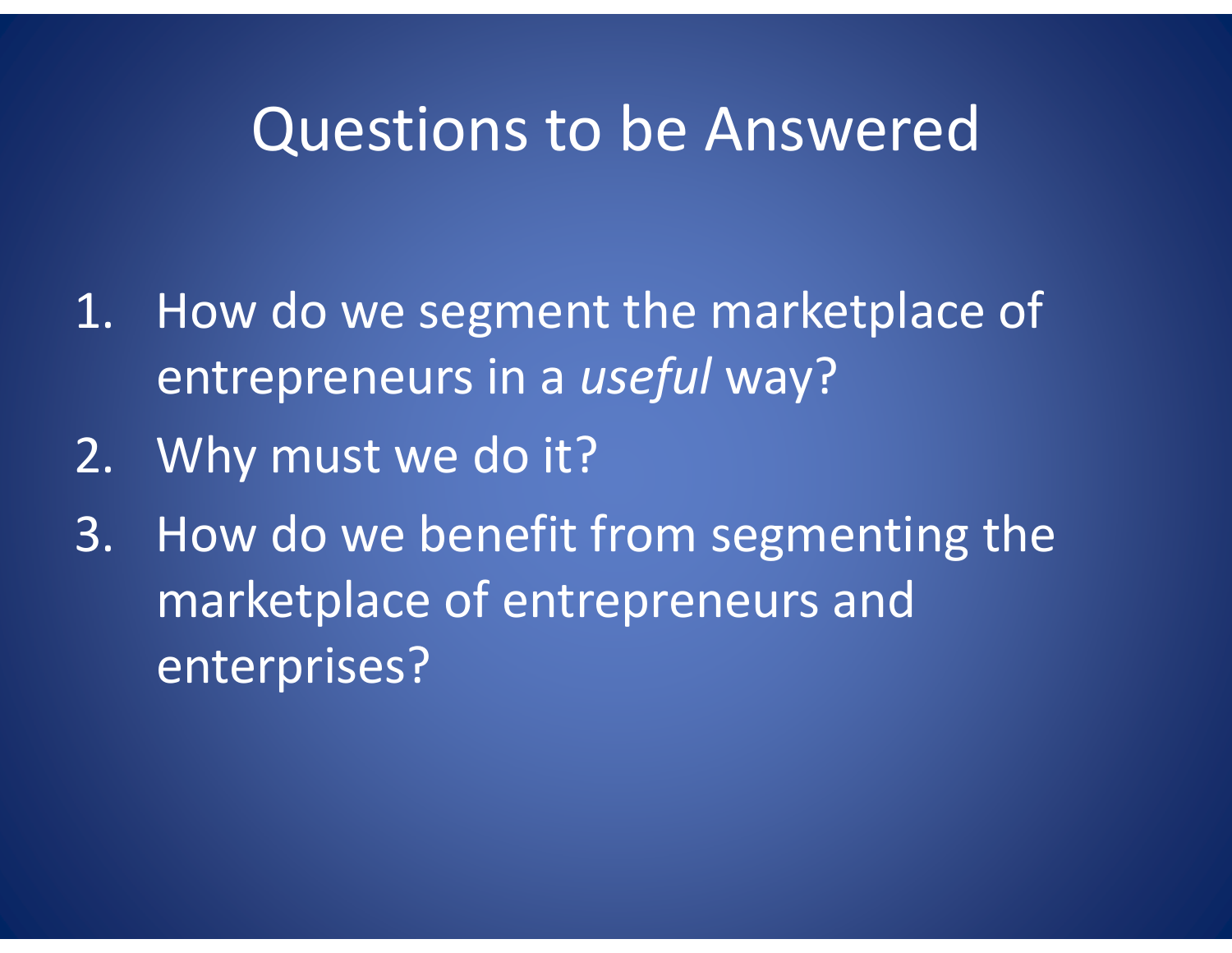How *should* we segment the marketplace of entrepreneurs and their enterprises?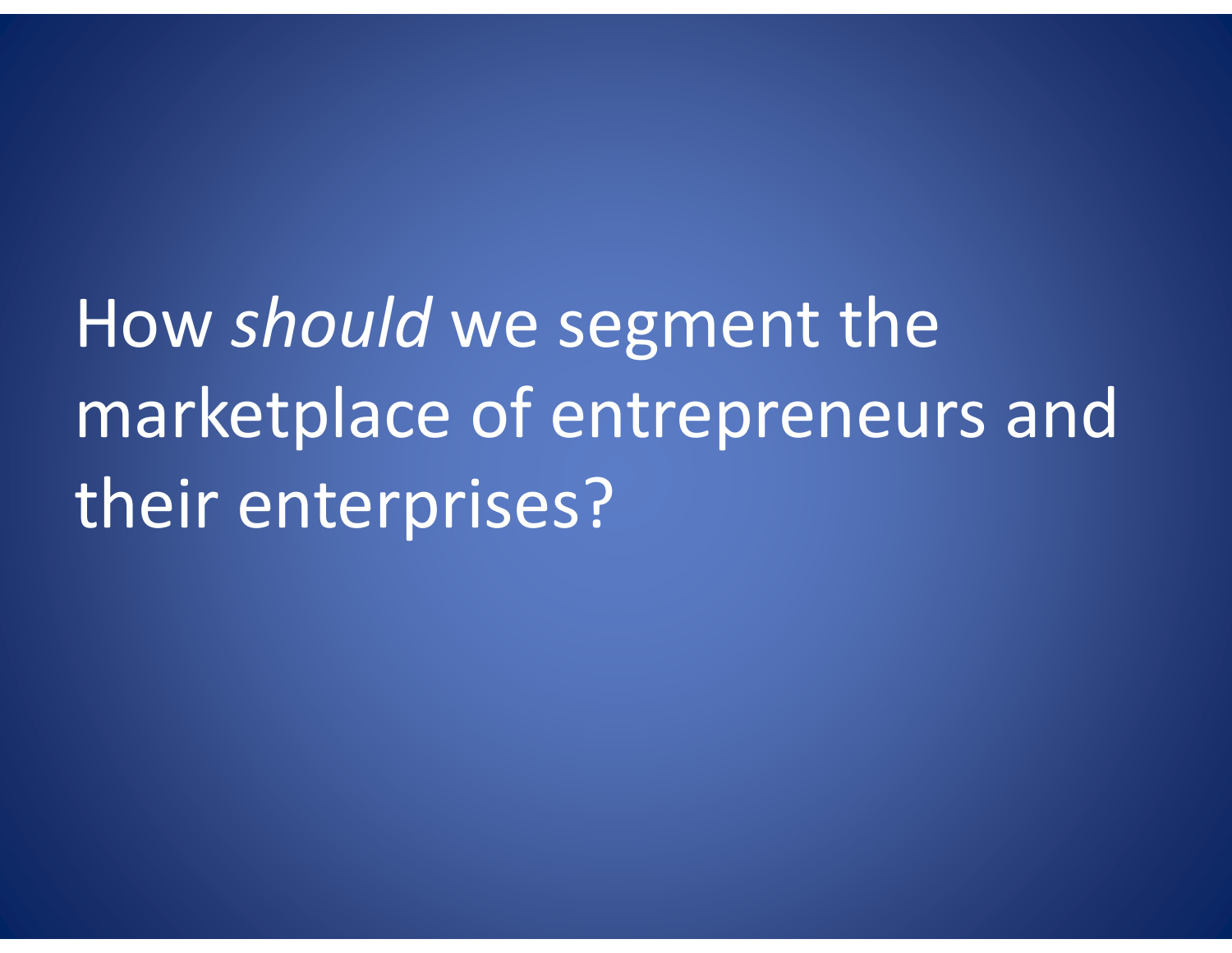## This begs the question: What are the crucial differences among entrepreneurs?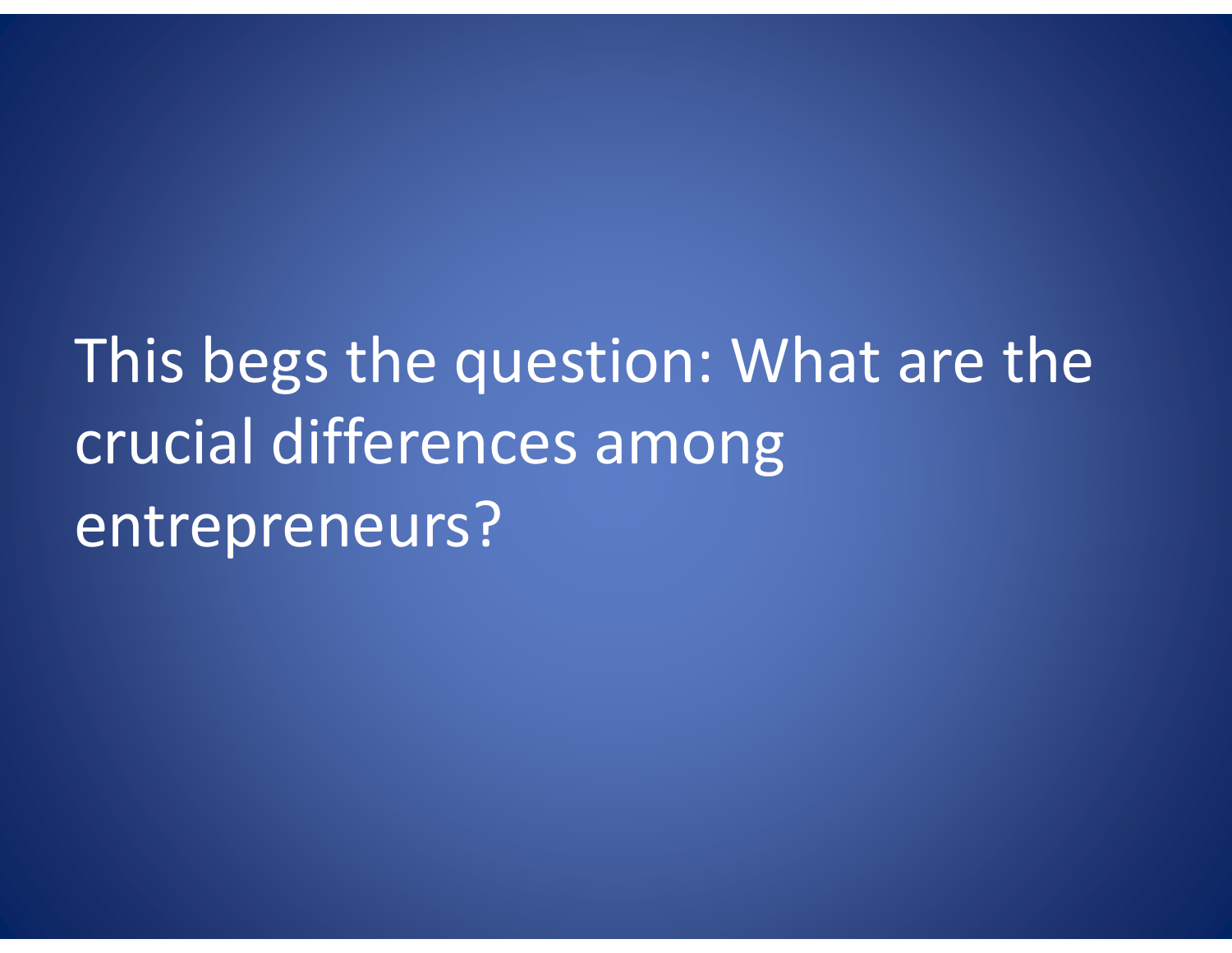## The Three Dimensions of the Pipeline of Entrepreneurs and Enterprises

- 1. The vertical dimension represents the rungs in the skill ladder and sorts entrepreneurs into five skill levels.
- 2. The horizontal dimension represents the six life cycle stages of the business.
- 3. The depth dimension represents the quantity of entrepreneurs and / or enterprises (capturing volume and flow).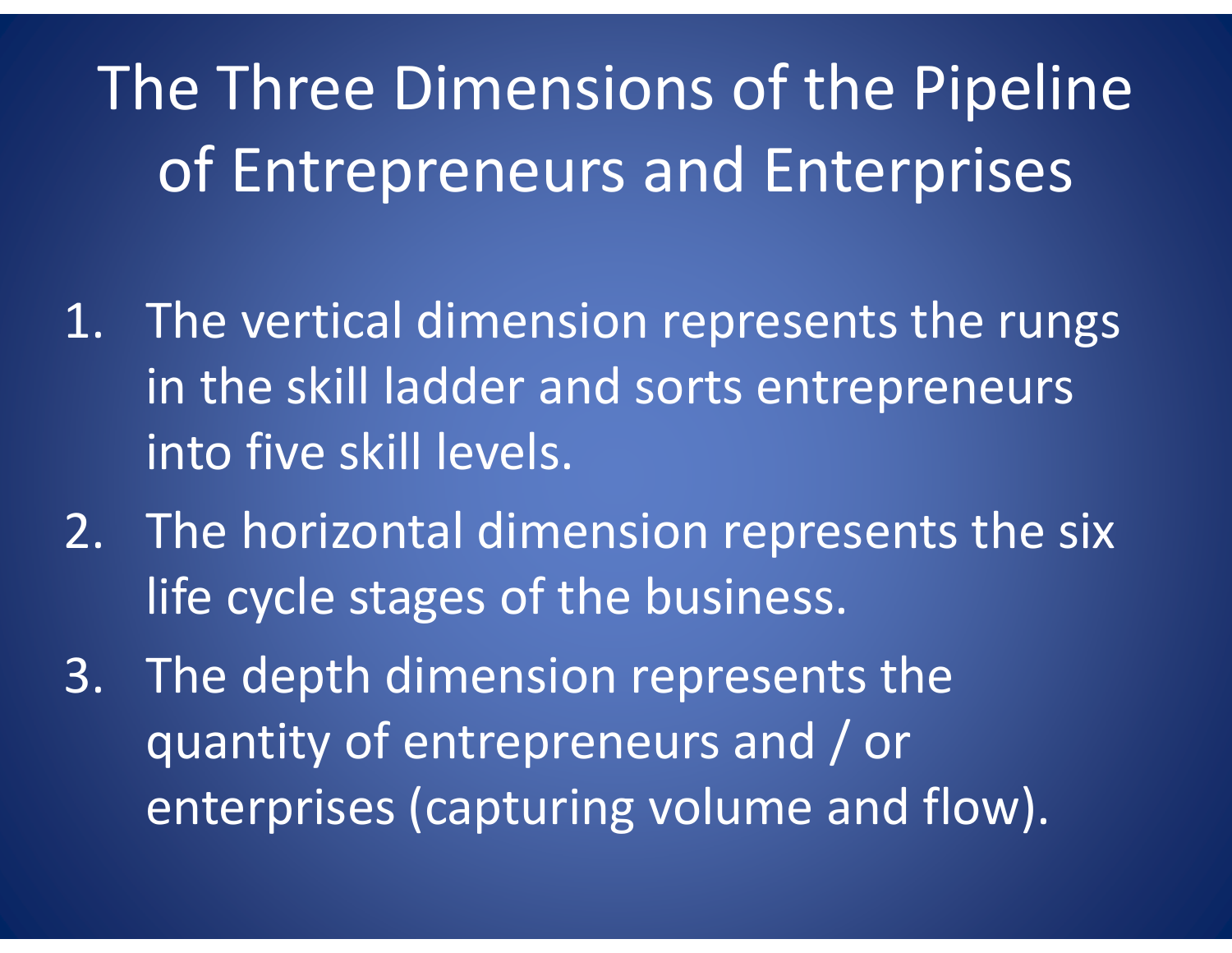### The Entrepreneurial Skill Ladder

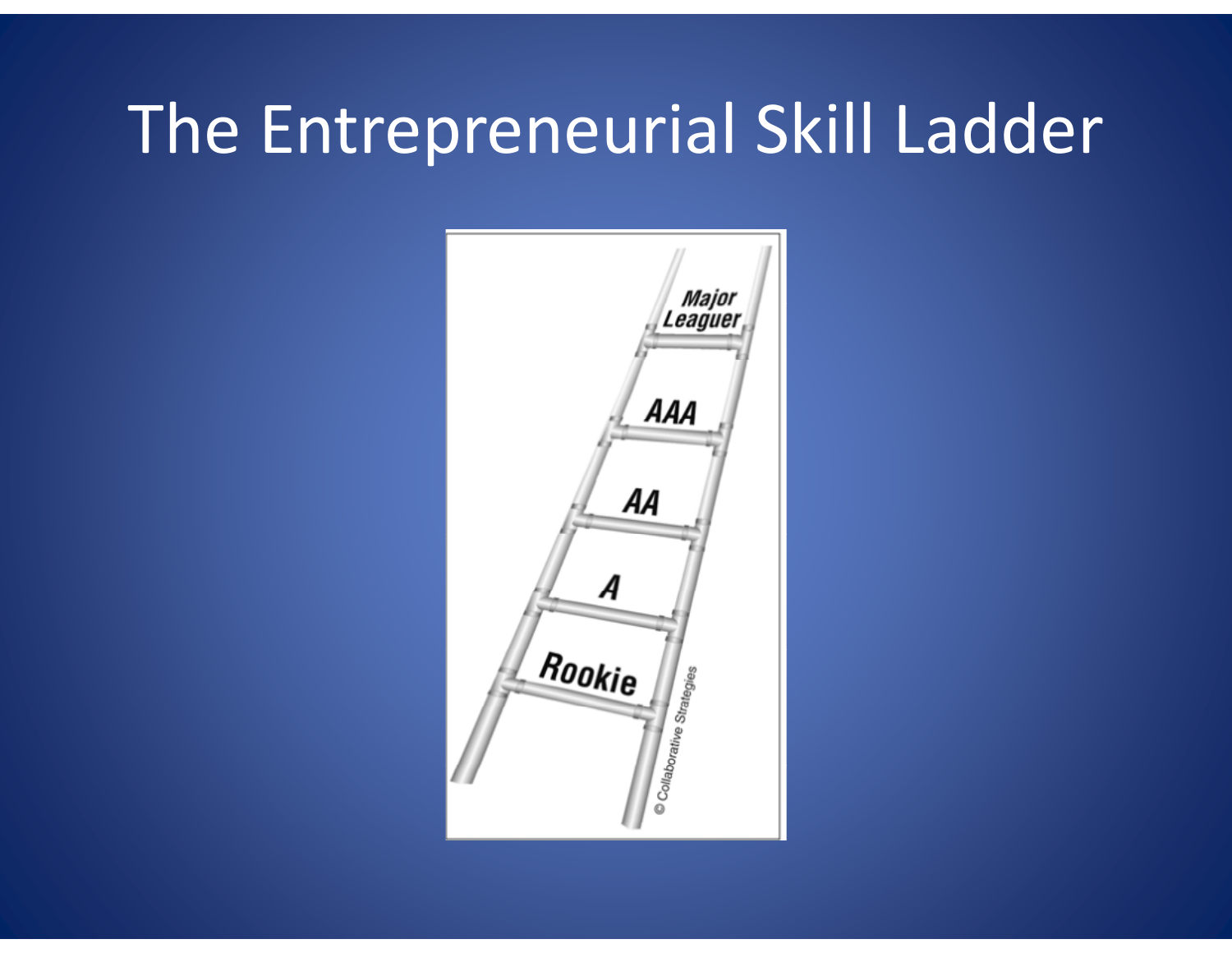# Performance Differentials by Skill Level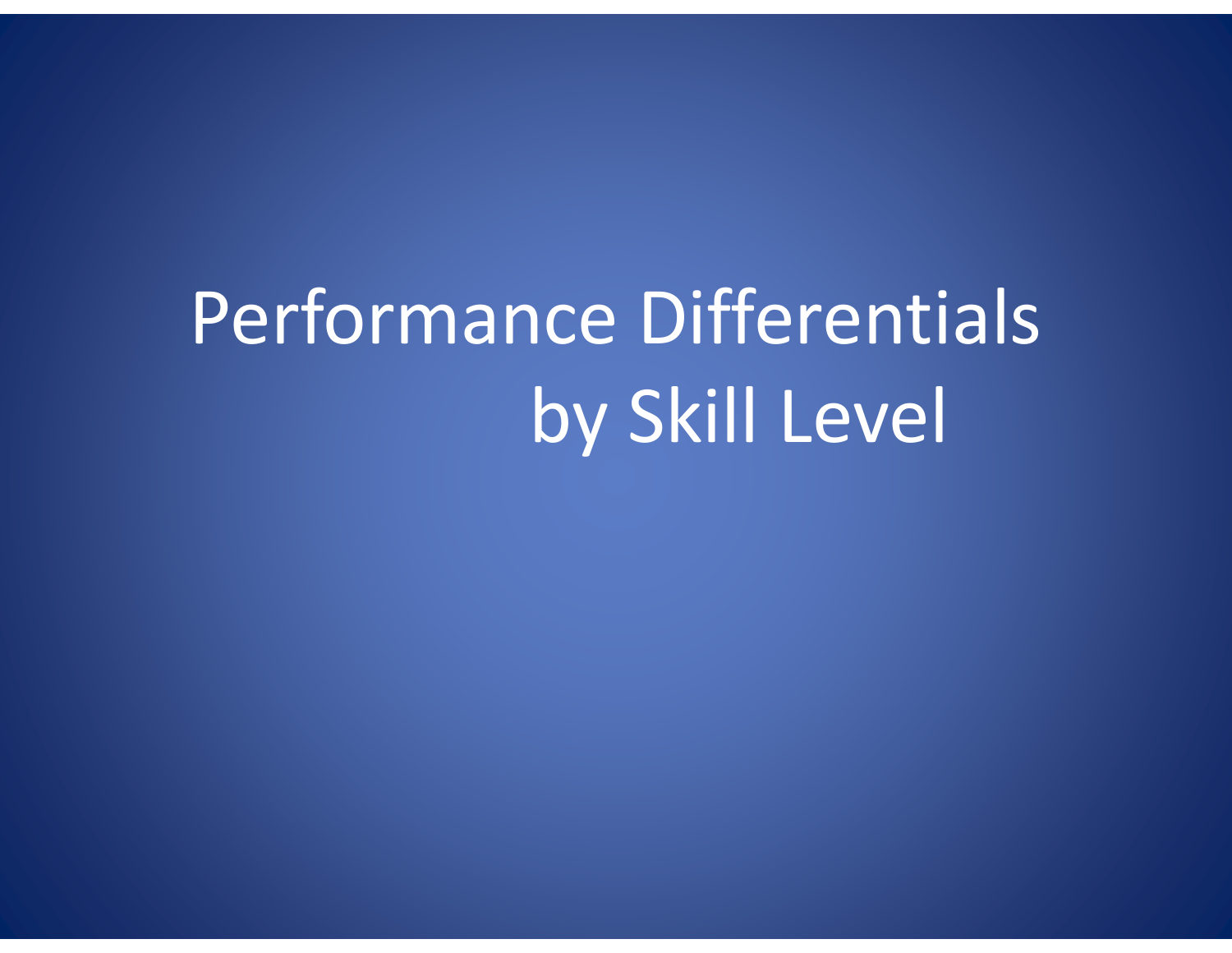Sales Revenue by Skill Level for Clients Participating in the Entrepreneurial League System<sup>®</sup> of Central Louisiana Data Reported as of 6/30/09, N <sup>=</sup> 109

| <b>Skill Level</b>                  | <b>Average</b><br><b>Sales</b><br><b>Revenue</b> | <b>Ratio</b><br><b>Between</b><br><b>Levels</b> | <b>Median Sales</b><br><b>Revenue</b> | <b>Ratio</b><br><b>Between</b><br><b>Levels</b> |
|-------------------------------------|--------------------------------------------------|-------------------------------------------------|---------------------------------------|-------------------------------------------------|
| AA<br>(13)                          | \$5,114,762                                      | 4.9                                             | \$3,616,748                           | 7.14                                            |
| $\bf A$<br>(43)                     | \$1,042,913                                      | 2.3                                             | \$506,375                             | 2.1                                             |
| <b>Rookies</b><br>\$456,745<br>(53) |                                                  |                                                 | \$242,665                             |                                                 |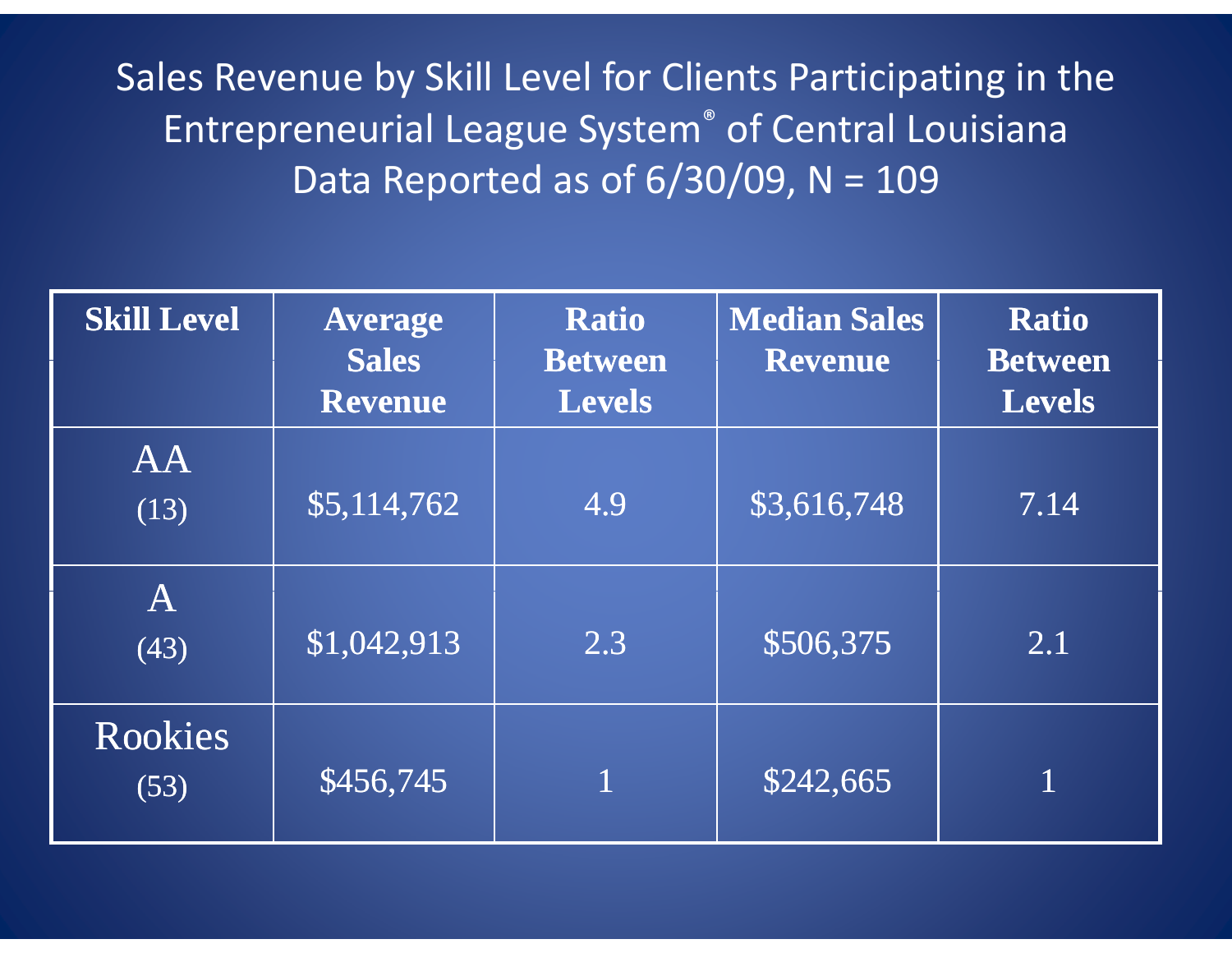A Comparison of the Developmental / Skill Level and Annual Revenues for 13 Entrepreneurial Professional Ophthalmologists

| Skill Level<br>(n) | Average Sales<br>Revenue<br>(1987) | Ratio<br><b>Between</b><br>Levels | Average Age | <b>Average Years</b><br>in Practice |
|--------------------|------------------------------------|-----------------------------------|-------------|-------------------------------------|
| <b>AAA</b><br>(0)  | n/a                                | n/a                               | n/a         | n/a                                 |
| AA<br>(3)          | \$4,200,000                        | 3.23                              | n/a         | 13                                  |
| $\bf{A}$<br>(5)    | $\overline{\$1,300,000}$           | 3.9                               | 43          | 9                                   |
| Rookie<br>(5)      | \$330,000                          |                                   | 40          | 14                                  |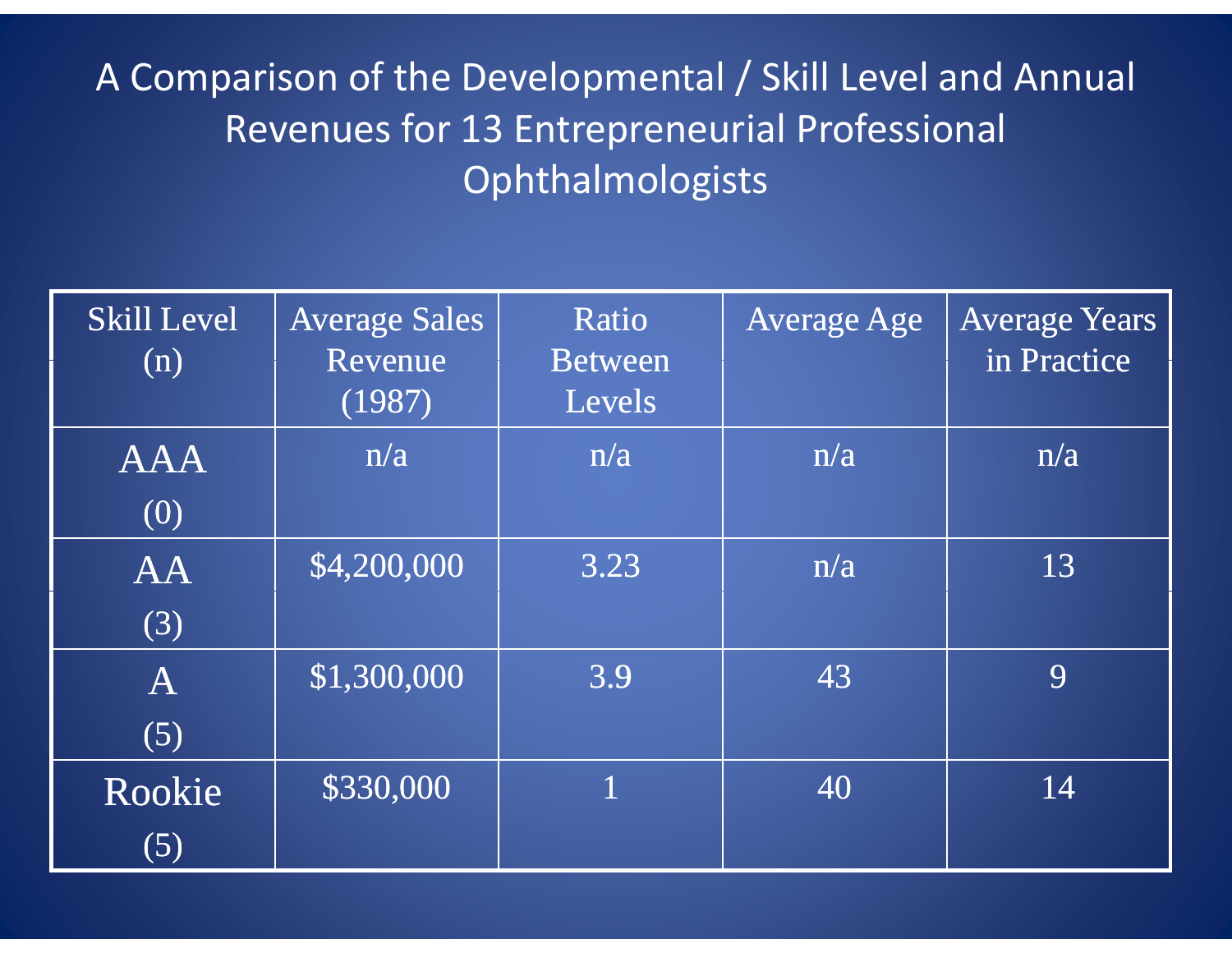#### Business Life Cycle Stages

| Stage 0<br>Stage 1 |                  | Stage 2             | Stage 3             | Stage 4                      | Stage 5                               |  |
|--------------------|------------------|---------------------|---------------------|------------------------------|---------------------------------------|--|
| <b>Pre-venture</b> | <b>Existence</b> | <b>Early Growth</b> | <b>Expansion</b>    | <b>Maturity</b>              | <b>Decline</b>                        |  |
| Interest           | Launch           | <b>Breakeven</b>    | Profits             | Size                         | Complacency                           |  |
| Opportunity        | <b>Sales</b>     | Customers           | Financing<br>Growth | Stability<br>Diversification | Competition<br><b>Profit Pressure</b> |  |
| Offering           | Potential        | Viability           | Market Share        | Market<br>Saturation         | Revenue<br>Decline                    |  |
| Launch             | Breakeven        | Profits             | Size                | Complacency                  | Close/Reinvent                        |  |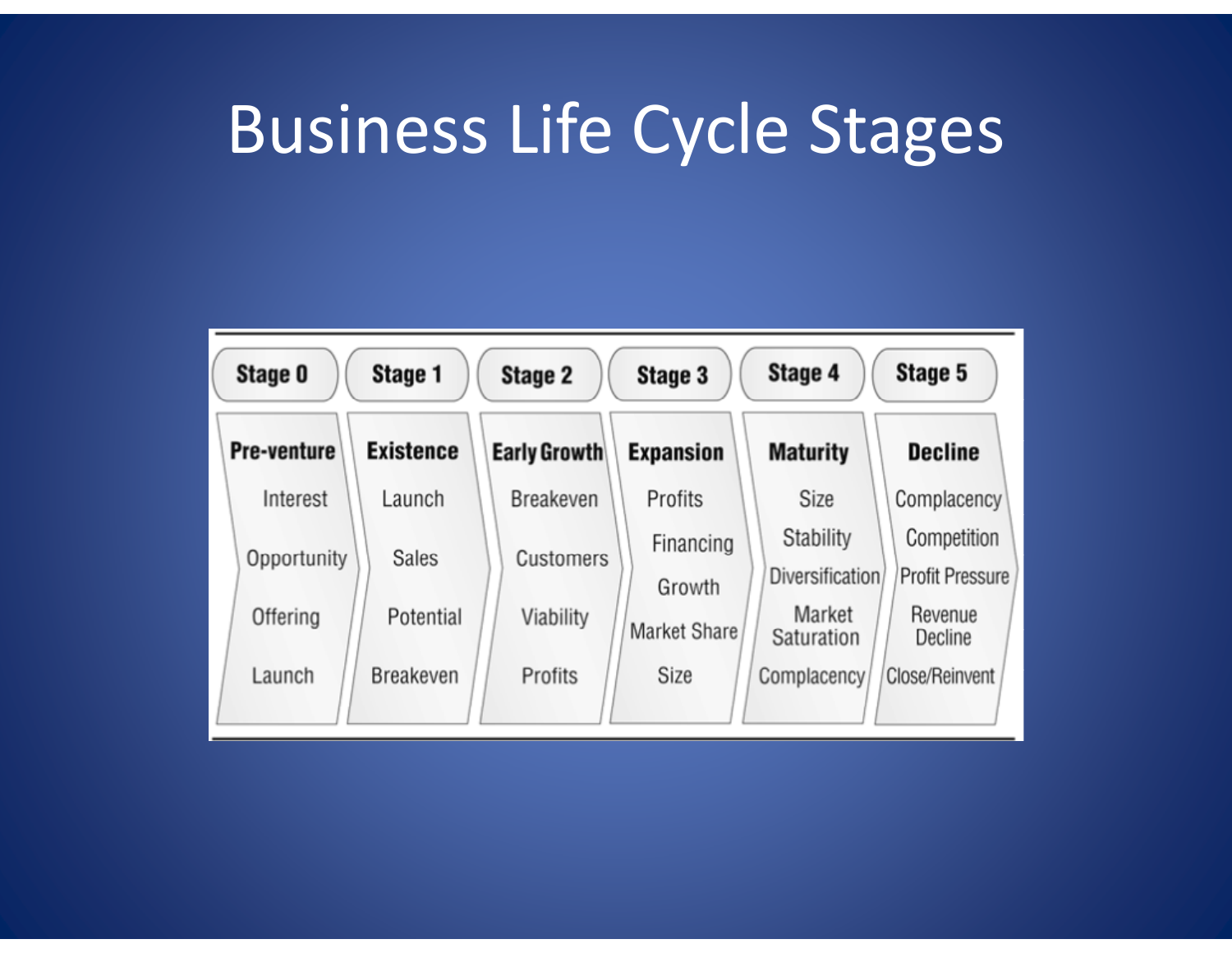#### The Pipeline of Entrepreneurs and Enterprises: Two‐Dimensional Representation

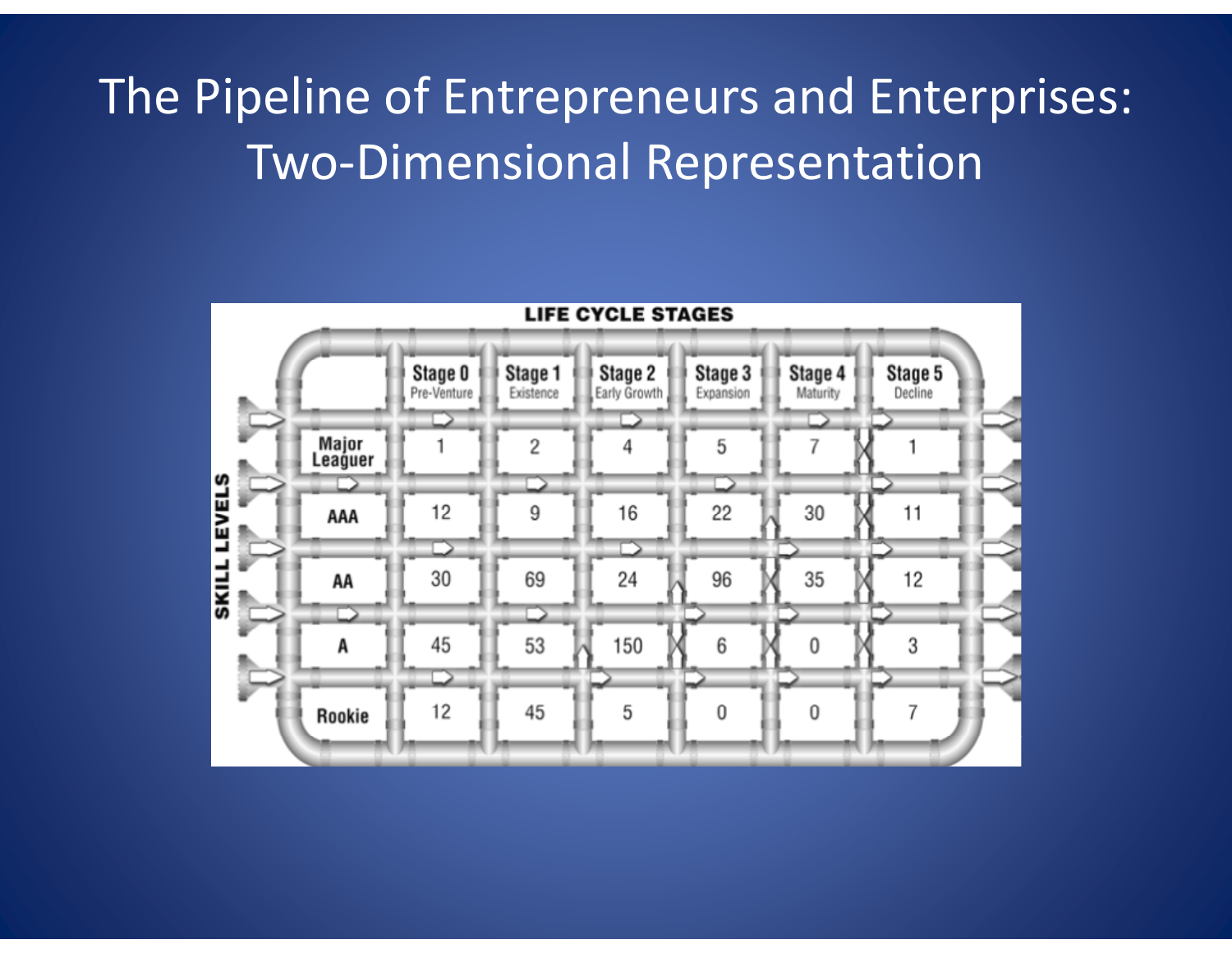#### The Pipeline of Entrepreneurs and Enterprises: Three‐Dimensional Representation

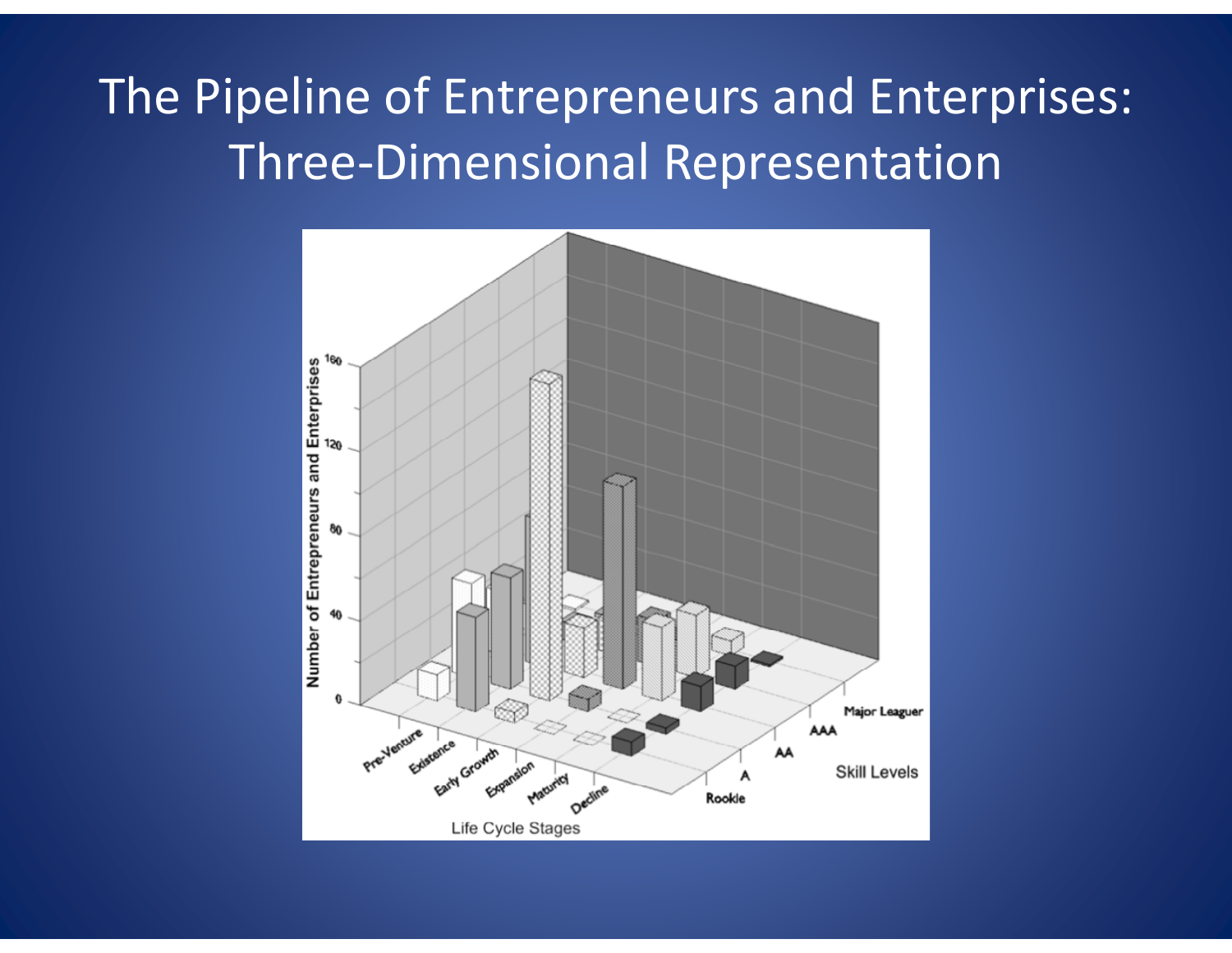### How can the Pipeline be Used by Community Economic Developers?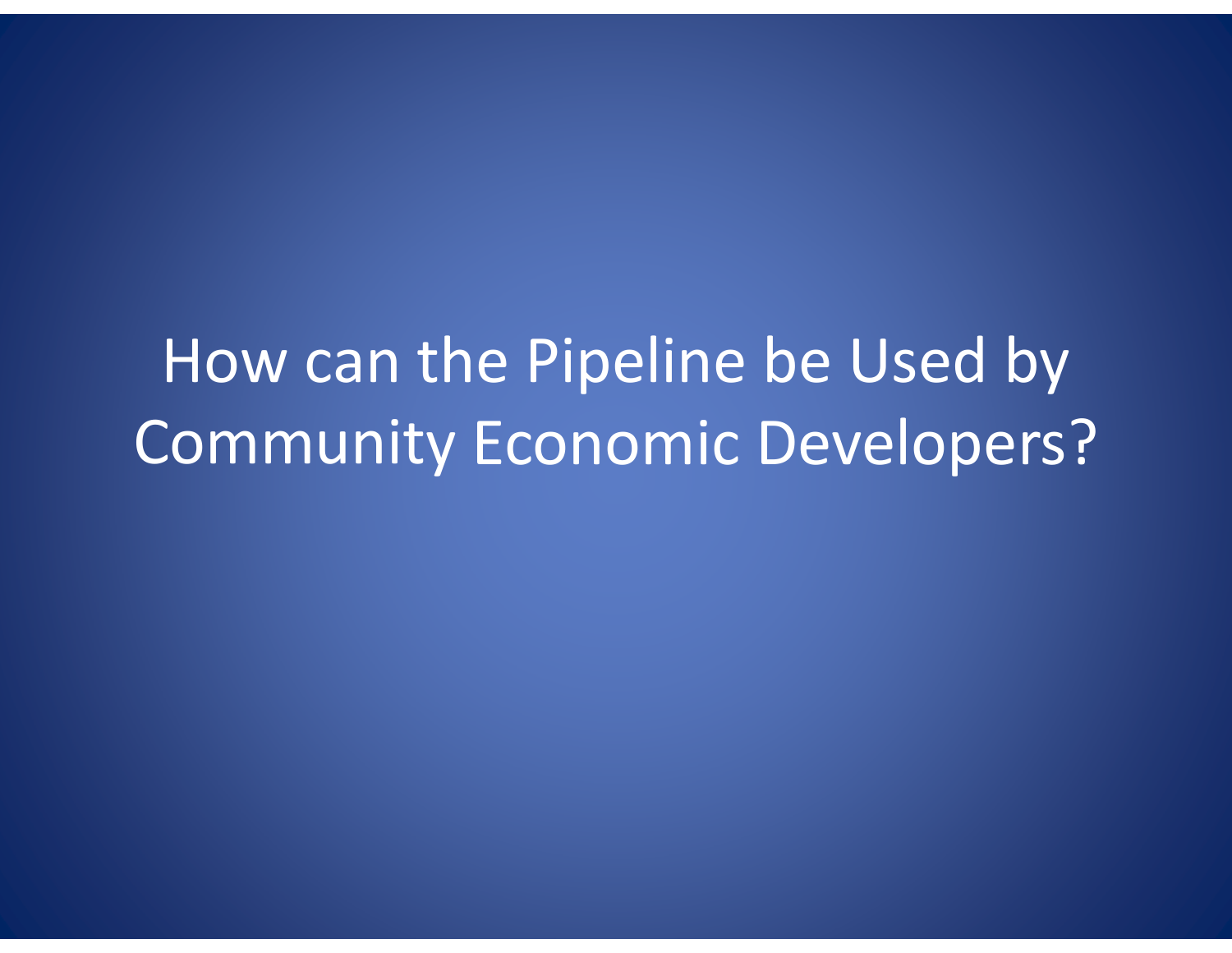### Understanding Pipeline Dynamics

| <b>Skill Level</b>      | Stage 0         | Stage 1            | Stage 2             | Stage 3                                                     | Stage 4                                                     | Stage 5 |
|-------------------------|-----------------|--------------------|---------------------|-------------------------------------------------------------|-------------------------------------------------------------|---------|
|                         | Pre-<br>Venture | Existence          | <b>Early Growth</b> | Expansion                                                   | <b>Maturity</b>                                             | Decline |
| <b>Major</b>            |                 |                    |                     |                                                             |                                                             |         |
| <b>Leaguer</b>          |                 |                    |                     |                                                             |                                                             |         |
| <b>AAA</b>              |                 |                    |                     |                                                             |                                                             |         |
| <b>AA</b>               |                 |                    |                     | <b>Stuck</b><br><b>Point</b>                                | <b>Crash</b><br><b>Point</b>                                |         |
| $\overline{\mathbf{A}}$ |                 |                    | <b>Stuck Point</b>  | <b>Crash</b><br><b>Point</b>                                | <b>Acquired /</b><br><b>Inherited:</b><br><b>Weak Point</b> |         |
| <b>Rookie</b>           |                 | <b>Stuck Point</b> | <b>Crash Point</b>  | <b>Acquired /</b><br><b>Inherited:</b><br><b>Weak Point</b> | <b>Acquired /</b><br><b>Inherited:</b><br><b>Weak Point</b> |         |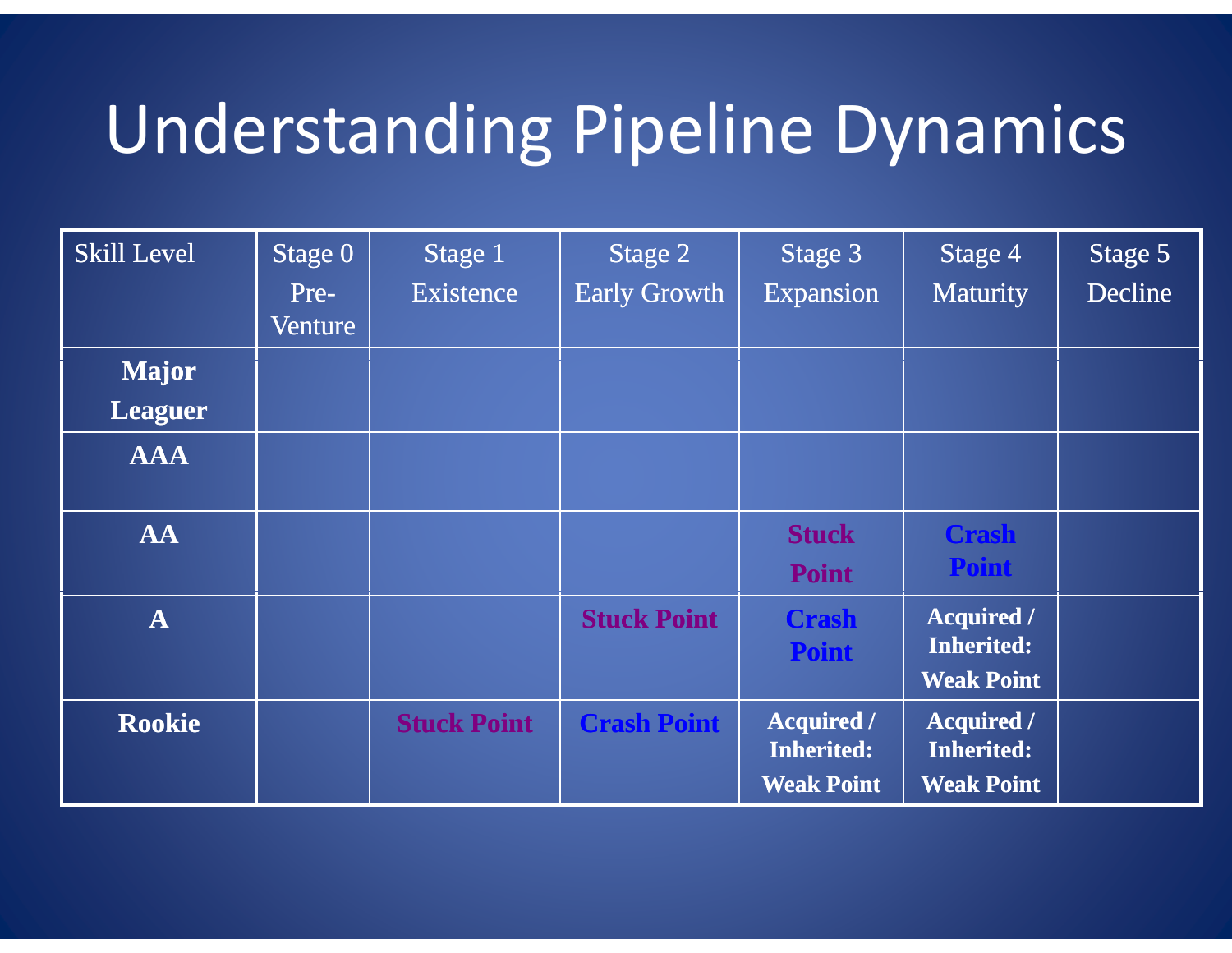#### Key Observations about the Pipeline

- $\bullet$  Movement from one segment of the Pipeline to another requires <sup>a</sup> transformation – either the development of new skills or the evolution of the business to the next stage in the life cycle.
- • The needs of entrepreneurs and enterprises in each segment of the Pipeline are different, as are the services and the infrastructure necessary to support them.
- • Entrepreneurship and innovation is an issue at every cell in the pipeline.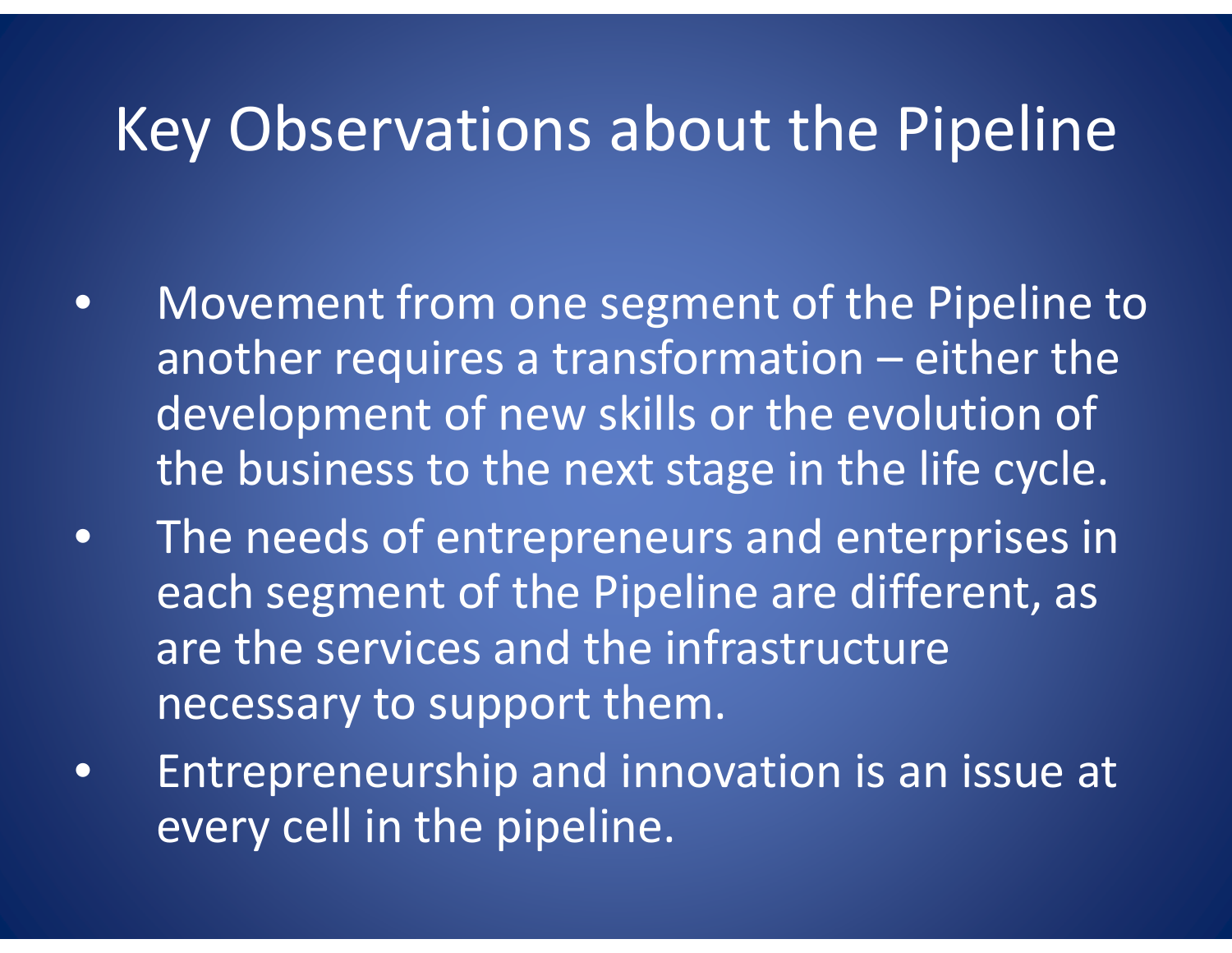### Observations (continued):

- The ability to use technical and financial assistance is a function of entrepreneurs' skill level
- Entrepreneurs at each skill level must be worked with differently
- To help an entrepreneur grow their business, you must often first help them develop their skills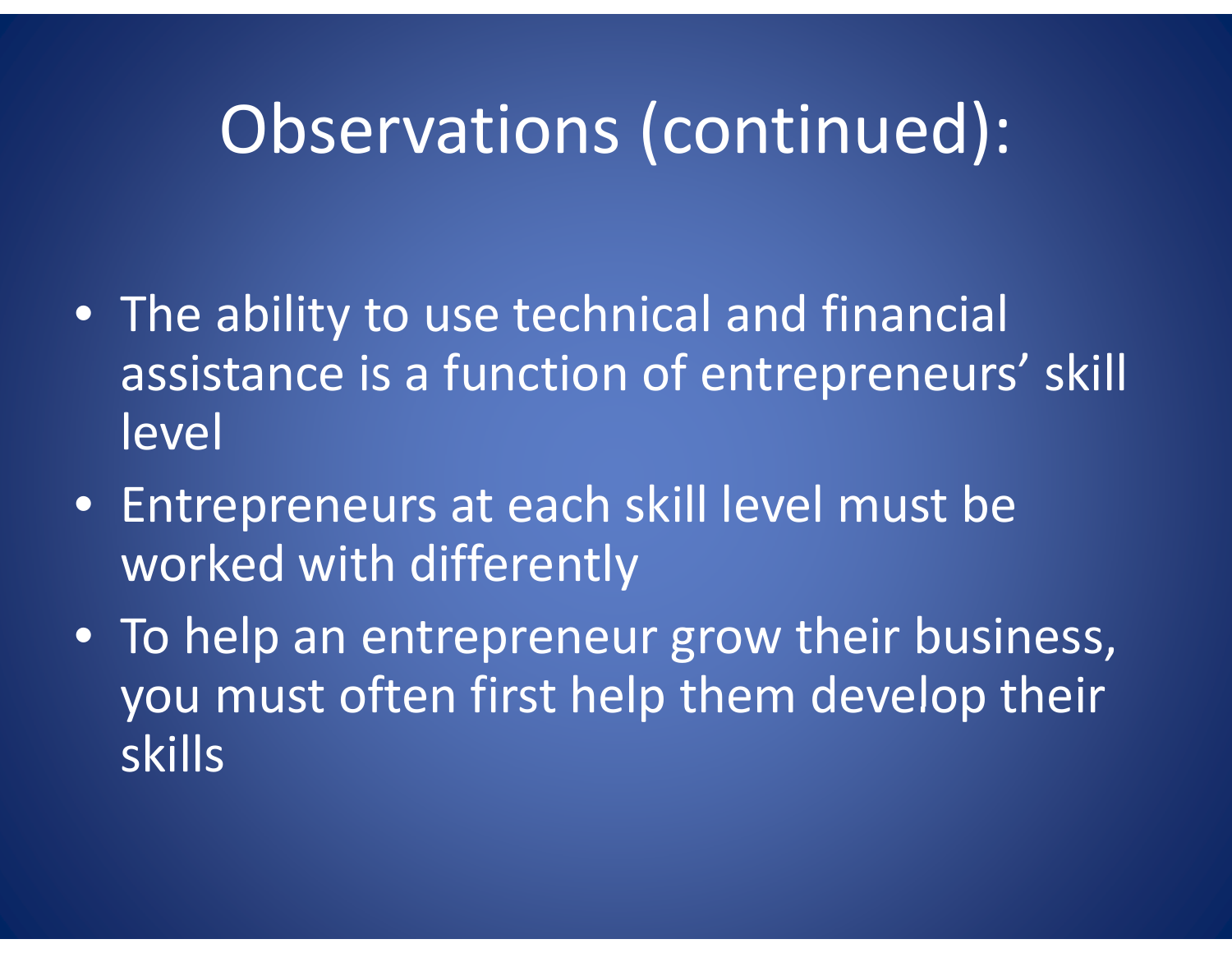### Observations (continued):

- To transform your economy, you must create <sup>a</sup> pipeline that emphasizes both volume and flow
- $\bullet$  To achieve flow in pipeline, the individual segments must be connected
- The ideal flow in the Pipeline is up and to the right (higher skill levels and later stages in the s life cycle)
- Understand whoentrepreneurs) are according to where they are located in the Pipeline, then you will know<br>what you need to do for them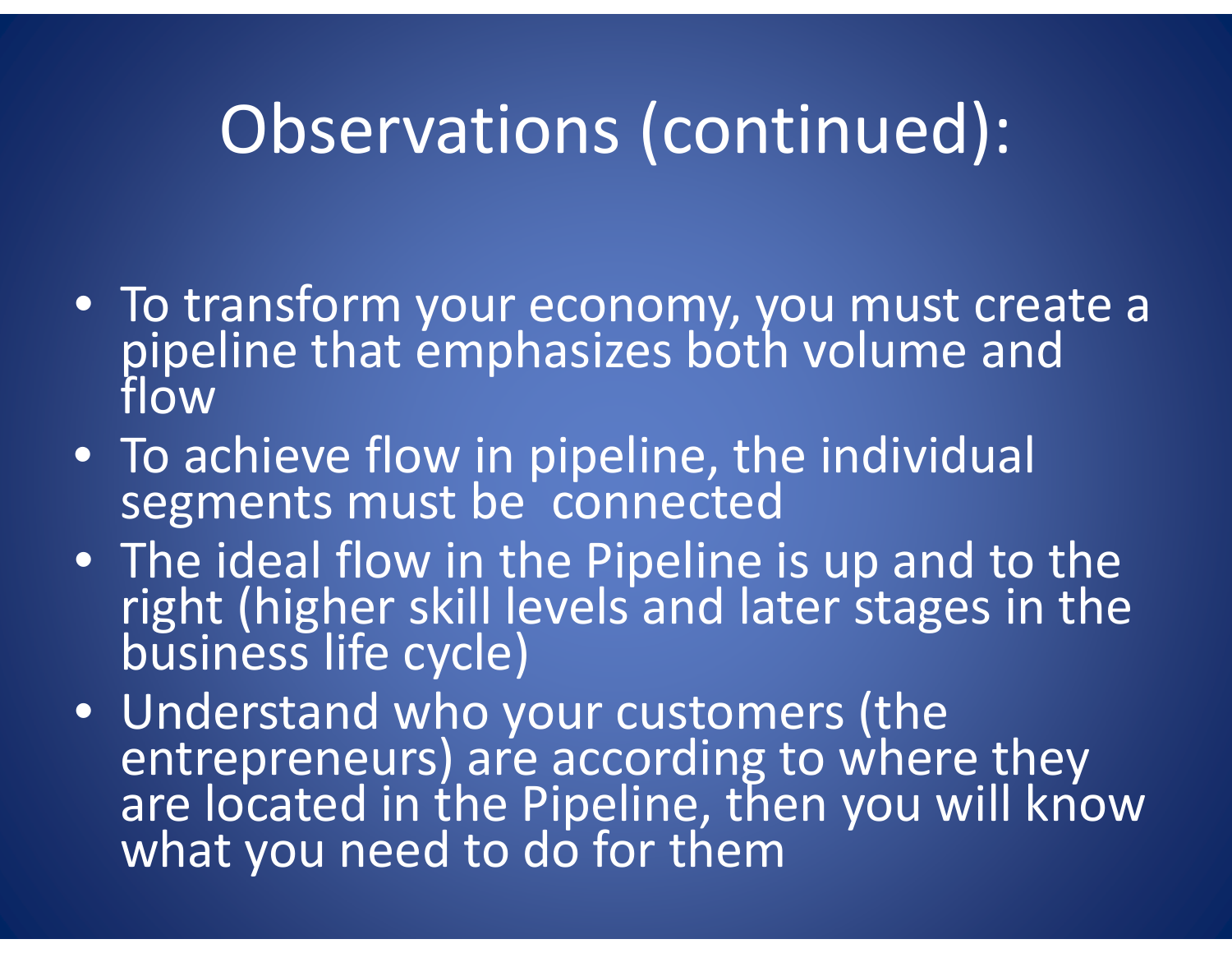#### Still More Observations:

- The Pipeline illustrates the critical differences between growth and development.
- A system of service provision needs to be created in which everyone plays <sup>a</sup> specific role
- $\bullet\,$  To be effective, economic development strategies must be targeted to <sup>a</sup> specific part of the Pipeline.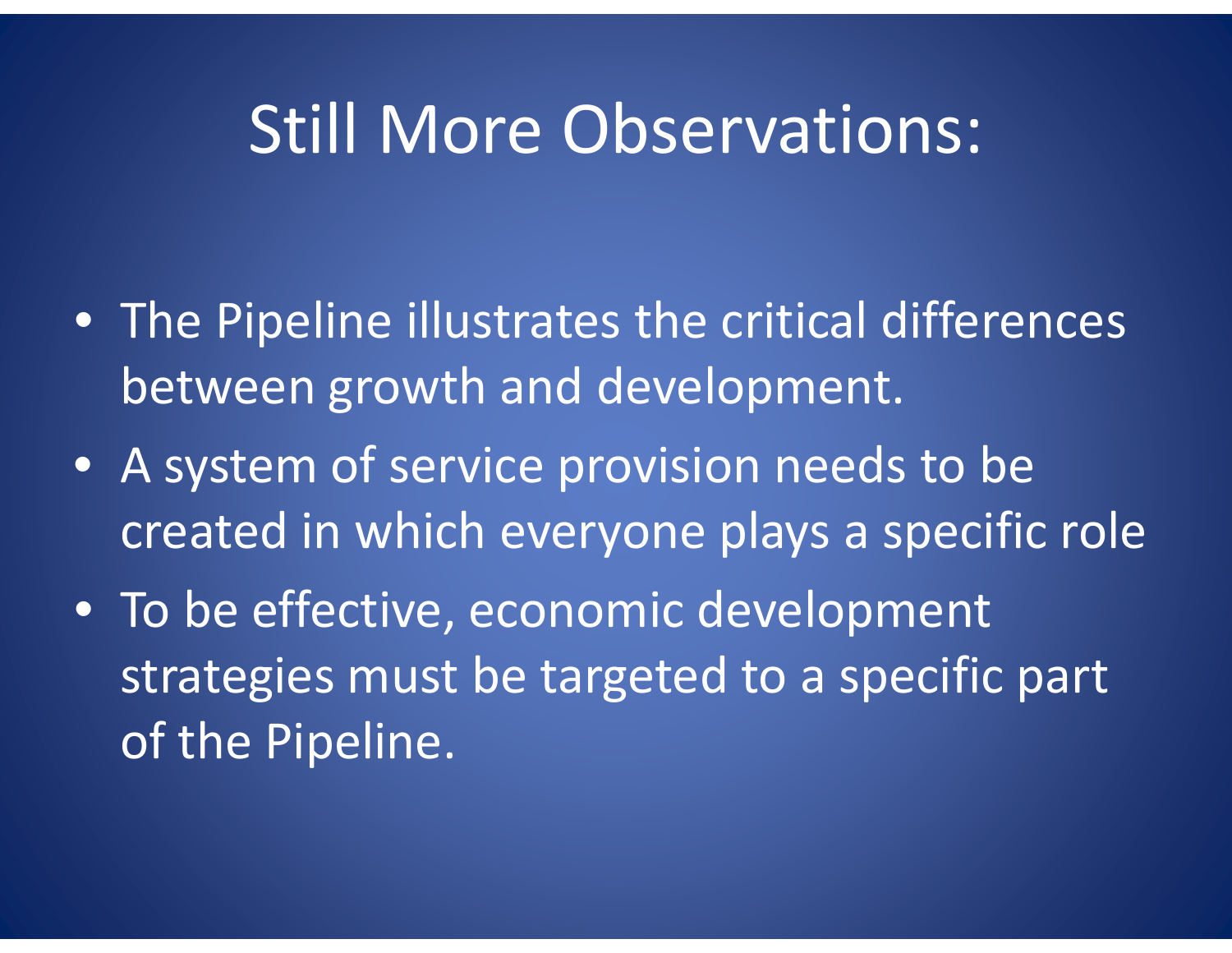### Three Strategies for Managing the Pipeline

- 1. Performance enhancement strategies: designed to improve the quality of the assets or stock within each segment of the Pipeline
- 2. Incubation strategies: designed to change (i.e., transform) assets or stock by improving the flow or movement of entrepreneurs and enterprises between segments in the Pipeline
- 3. Selective attraction strategies: designed to add new players or stock to the Pipeline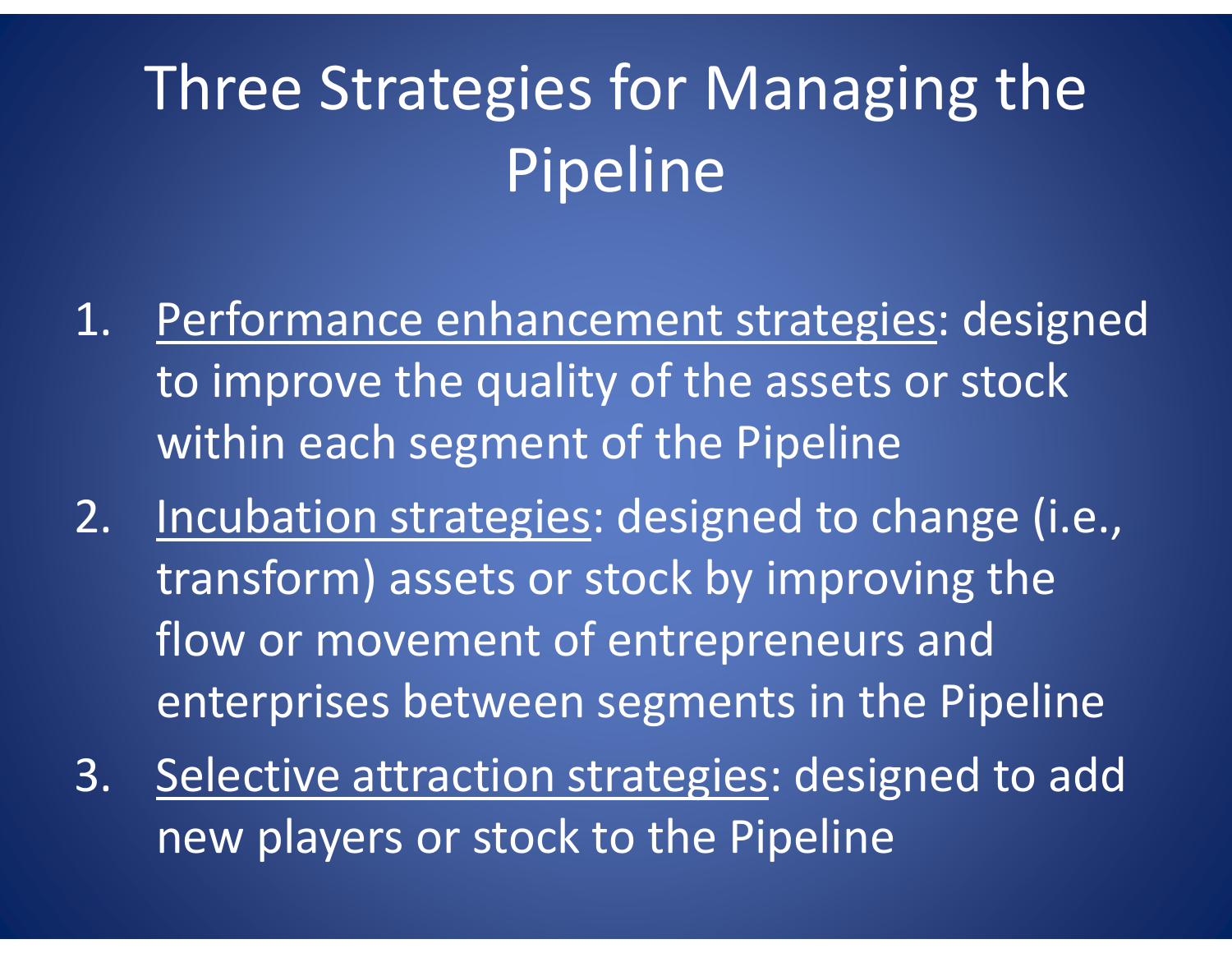Performance Improvement Strategies focus on improving business outcomes within an individual cell in the pipeline



The structure of the business and the skills of the entrepreneur are left unchanged.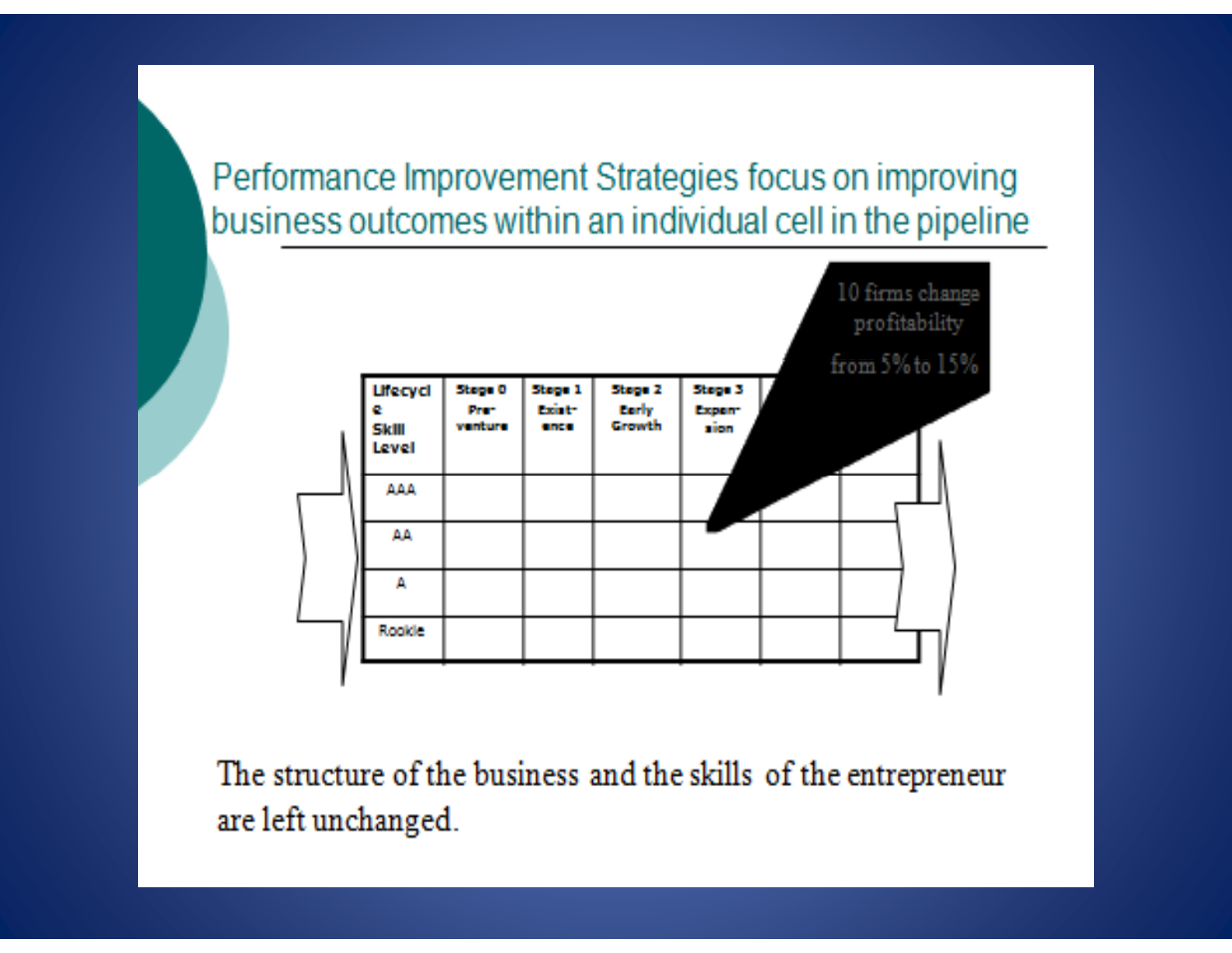Incubation strategies are designed to change the stock by improving the flow or movement of entrepreneurs and enterprises between sections of the pipeline

| Life-<br>cycle/<br>Skill<br><b>Level</b> | <b>Stage</b><br>o<br>Pre-<br>venture | <b>Stage</b><br>Exist-<br>ence | <b>Stage</b><br>2<br>Early<br><b>Growth</b> | <b>Stage</b><br>з<br>Expansion | <b>Stage</b><br>Maturity | <b>Stage</b><br>5.<br><b>Decline</b> |  |
|------------------------------------------|--------------------------------------|--------------------------------|---------------------------------------------|--------------------------------|--------------------------|--------------------------------------|--|
| <b>AAA</b>                               |                                      |                                |                                             |                                |                          |                                      |  |
| AA                                       |                                      |                                |                                             |                                |                          |                                      |  |
| Α                                        |                                      |                                |                                             |                                |                          |                                      |  |
| Rookie                                   |                                      |                                |                                             |                                |                          |                                      |  |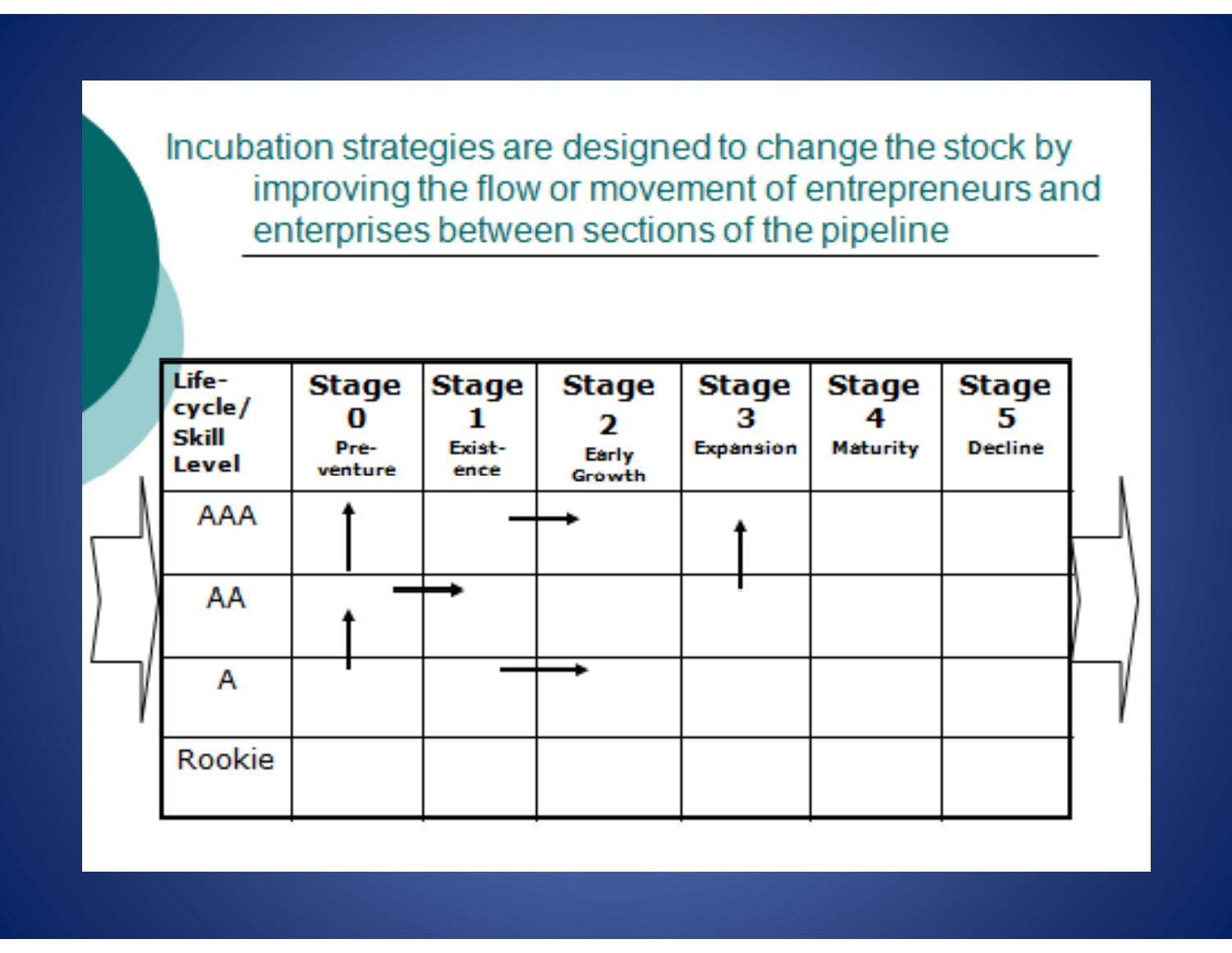#### Selective attraction strategies are designed to add new players (i.e., stock) to the pipeline - e.g., plastics

| Life-<br>cycle/<br><b>Skill</b><br>Level | Stage<br>o<br>Pre-<br>venture | <b>Stage</b><br>Exist-<br>ence | <b>Stage</b><br>2<br><b>Carly</b><br>Growth | <b>Stage</b><br>з<br>Expansion | <b>Stage</b><br>Maturity | <b>Stage</b><br>5<br><b>Decline</b> |  |
|------------------------------------------|-------------------------------|--------------------------------|---------------------------------------------|--------------------------------|--------------------------|-------------------------------------|--|
| <b>AAA</b>                               |                               |                                | x                                           |                                | x, x                     |                                     |  |
| AA                                       |                               |                                |                                             | $x, x,$<br>$x$                 |                          |                                     |  |
| Α                                        |                               | X                              | X, X                                        |                                |                          |                                     |  |
| Rookie                                   |                               |                                |                                             |                                |                          |                                     |  |

"X" represents the addition (i.e., attraction) to the region of a plastics company with complementary capabilities that tits in this segment of the pipeline.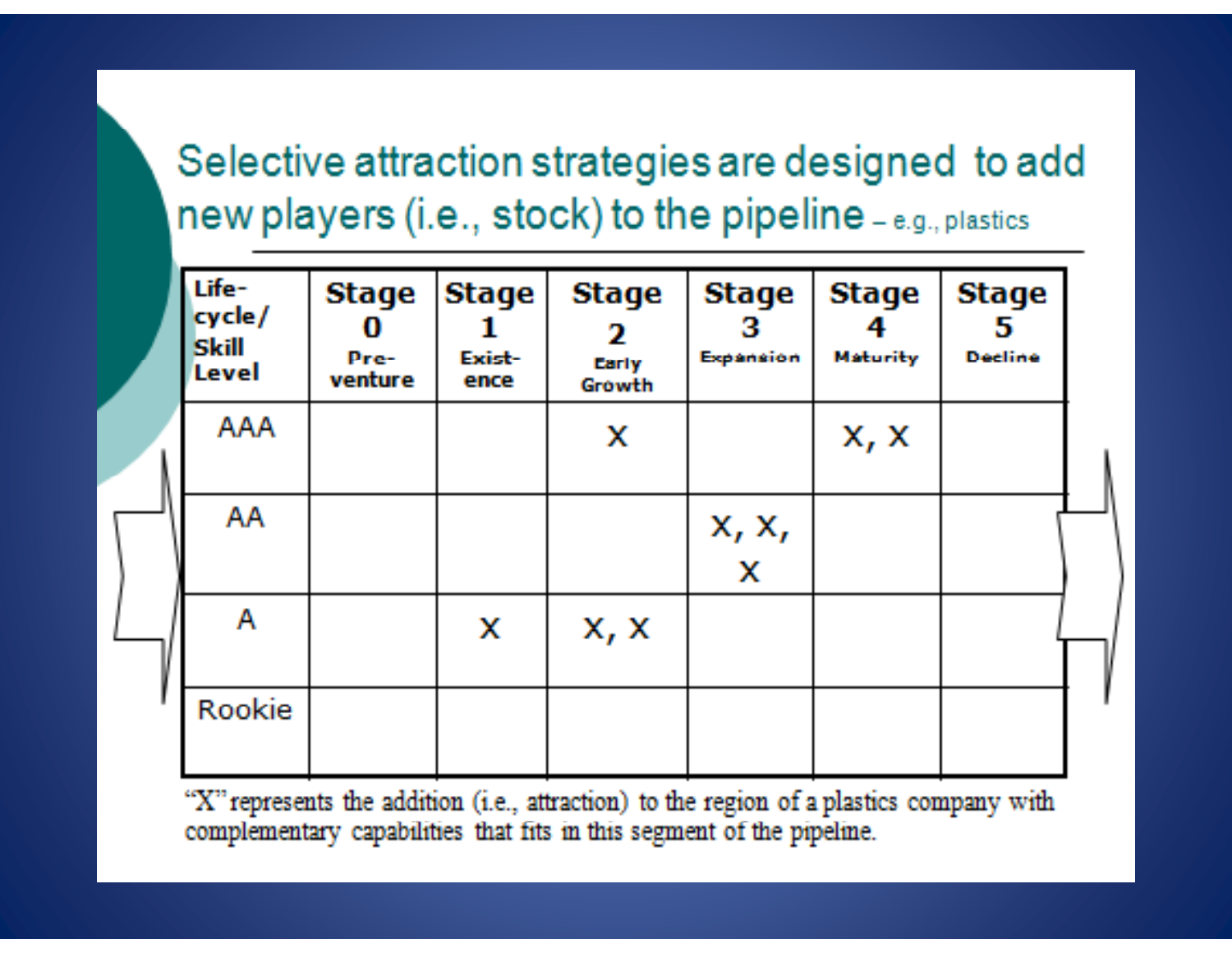What are the benefits of mapping the Pipeline of entrepreneurs and enterprises to your community or region?

- 1. The business assets in our communities are larger than we think.
- 2. We now have <sup>a</sup> concrete basis for making *strategic* decisions about how and where to invest our limited resources – and for how long.
- 3. We can avoid the two limited approaches to working with entrepreneurs: treating everyone the same (one size fits all) or treating everyone differently (a highly customized approach).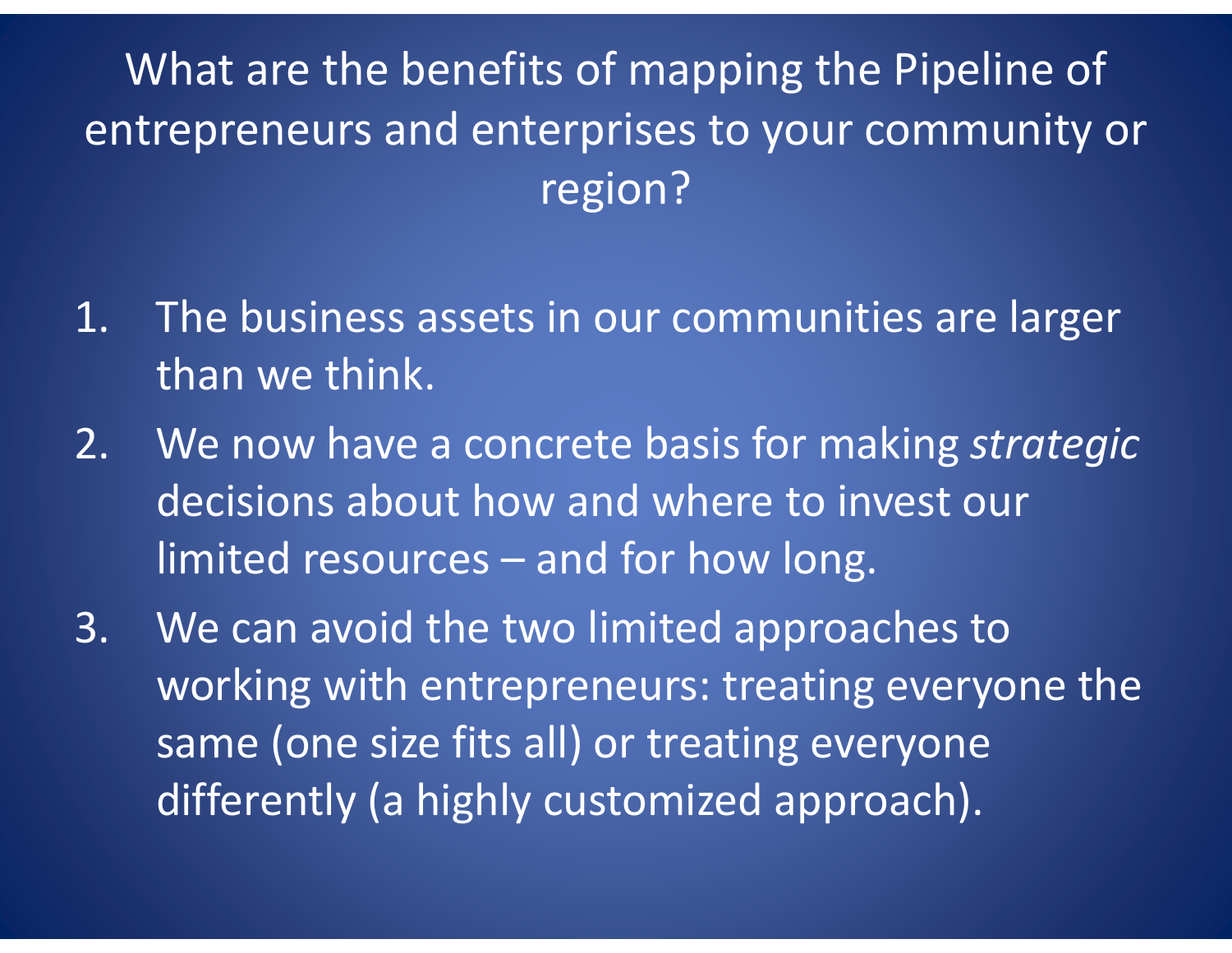Policy issues in enterprise development that the Pipeline enables us to see more clearly:

- Most community and regional Pipelines have <sup>a</sup> serious bifurcation: the missing middle – no bridge
- Everyone starts as <sup>a</sup> Rookie, which means that all successful, serial entrepreneurs came from somewhere. What is our responsibility for creating more? What are the equity issues? How does this affect the way we think about "necessity" entrepreneurs?
- The entrepreneur and the business are not the same thing. The big policy question is not whether to invest in the business, but how to invest in the entrepreneur.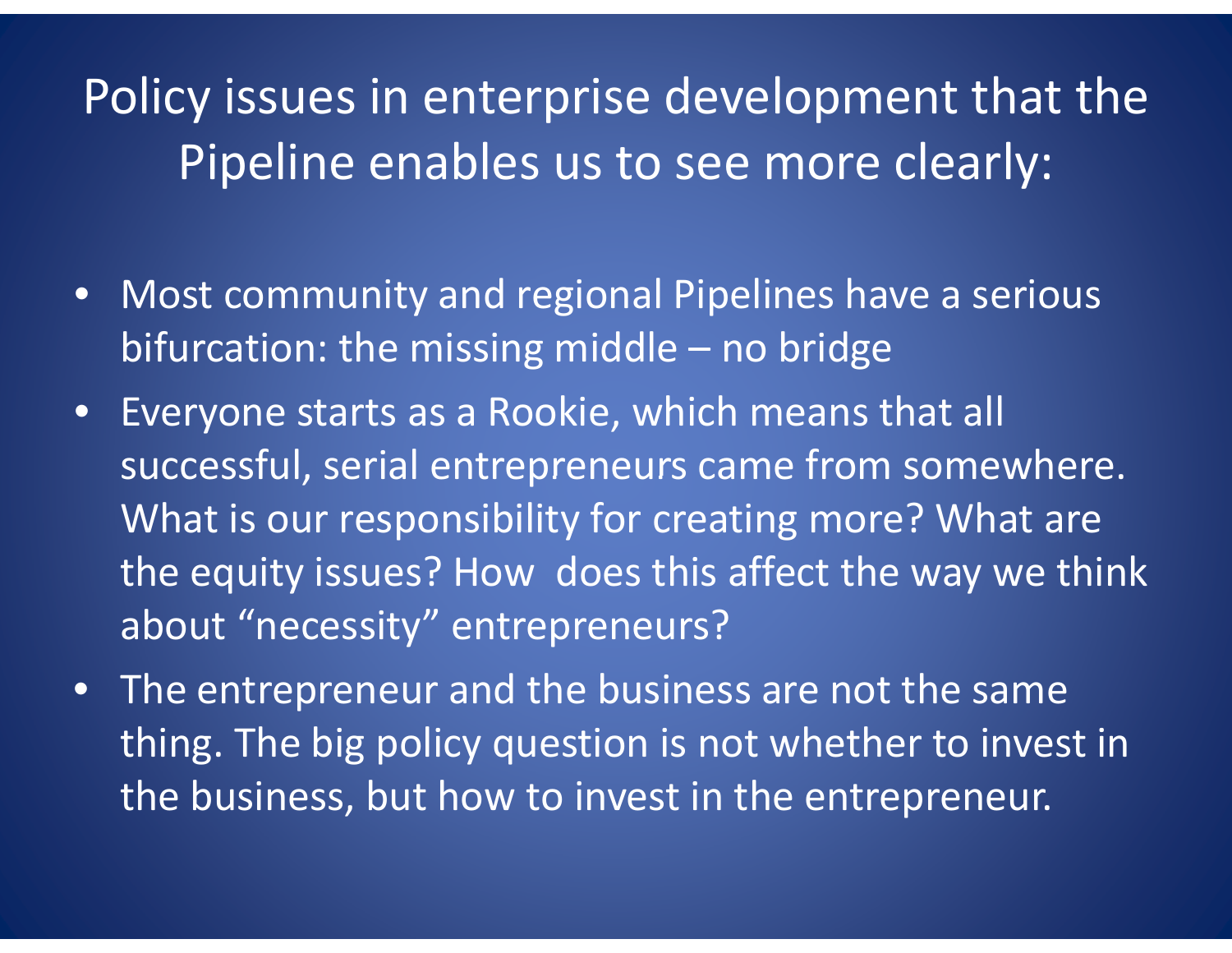### Bifurcation of the Pipeline